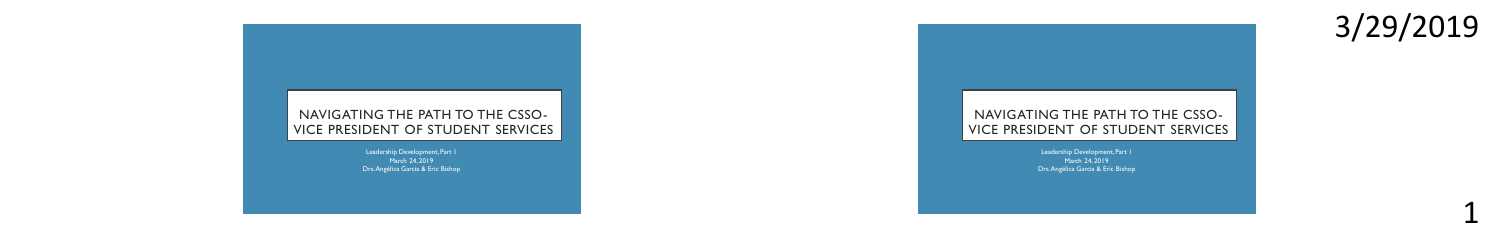



3/29/20192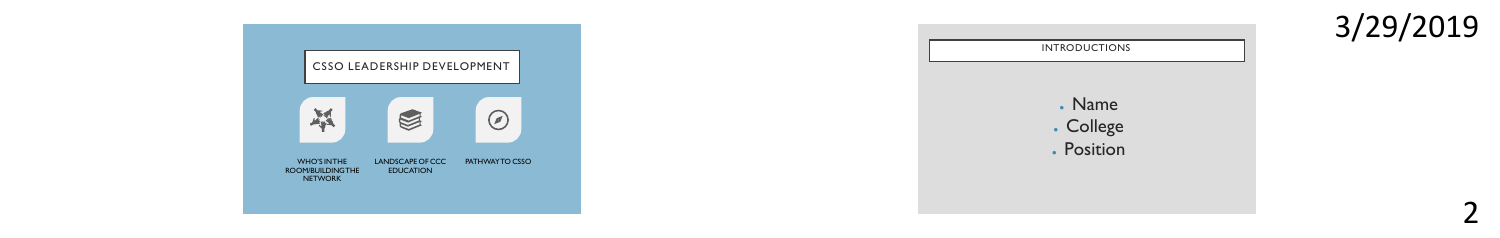

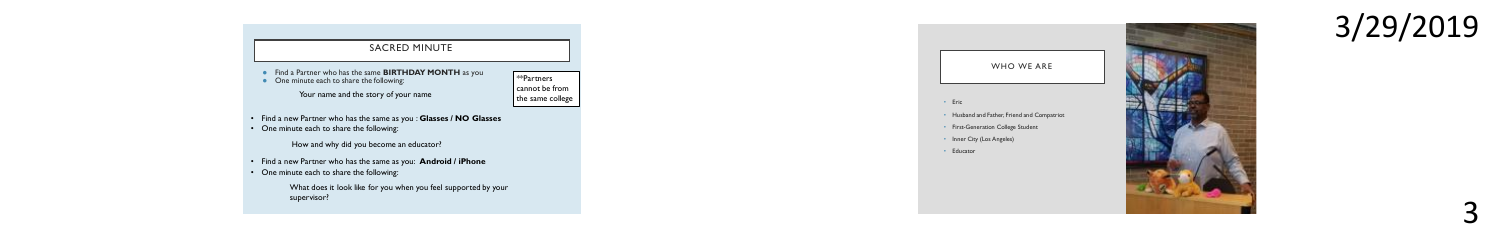



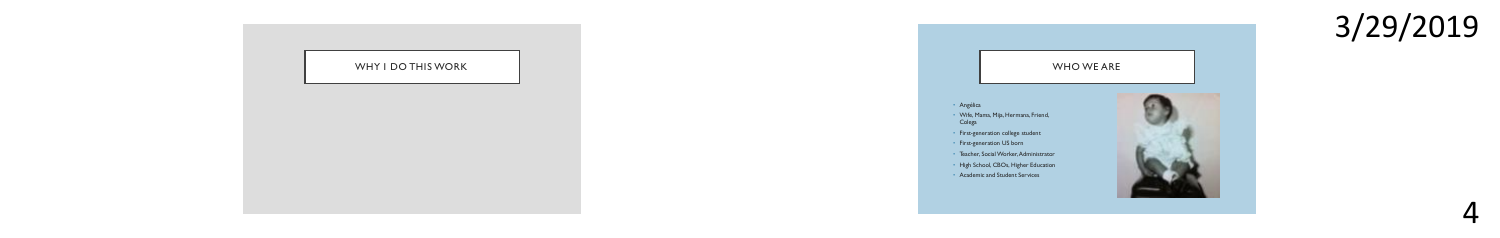



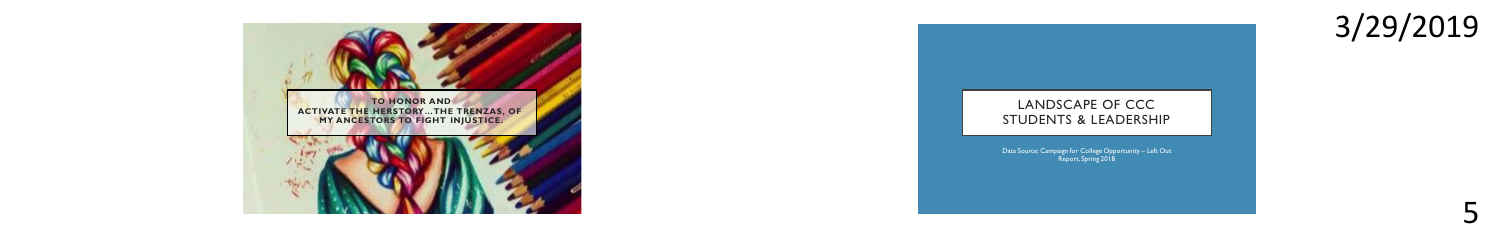

**California Community College Campus Demographics** 

3/29/2019

b

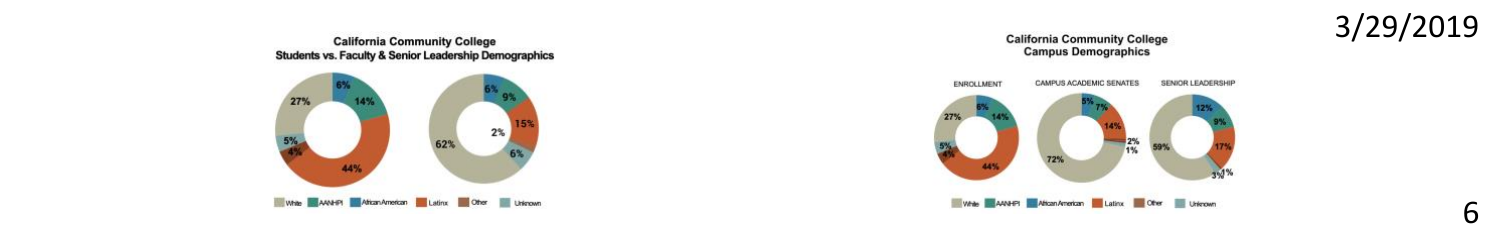

7





Latinx Are The Largest Racial/Ethnic Group in CA

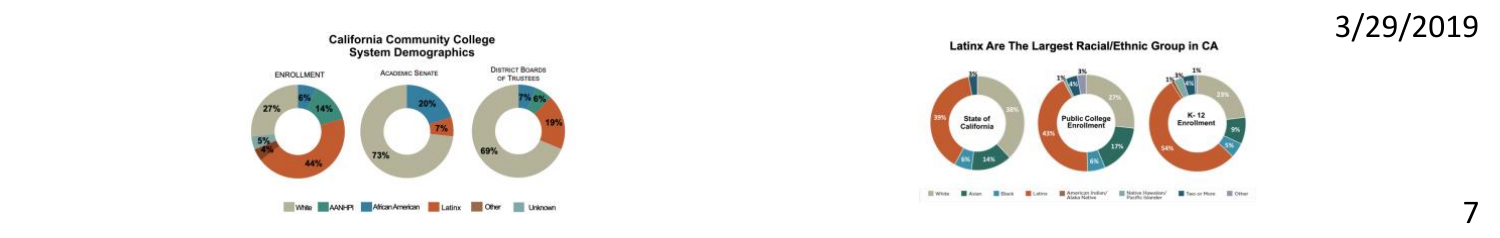

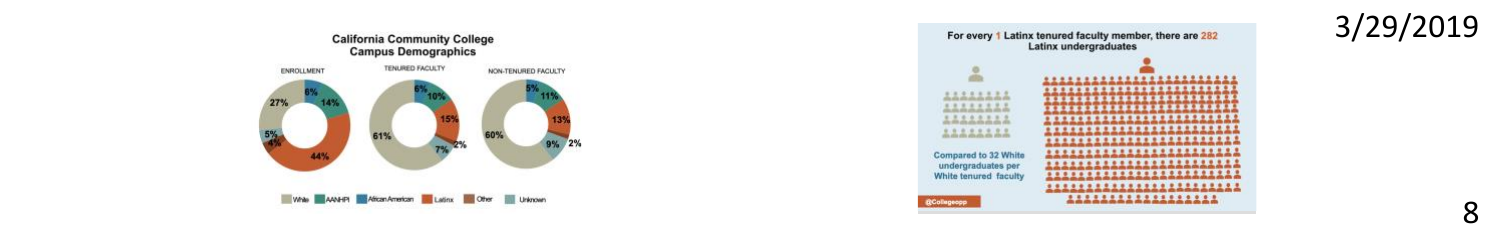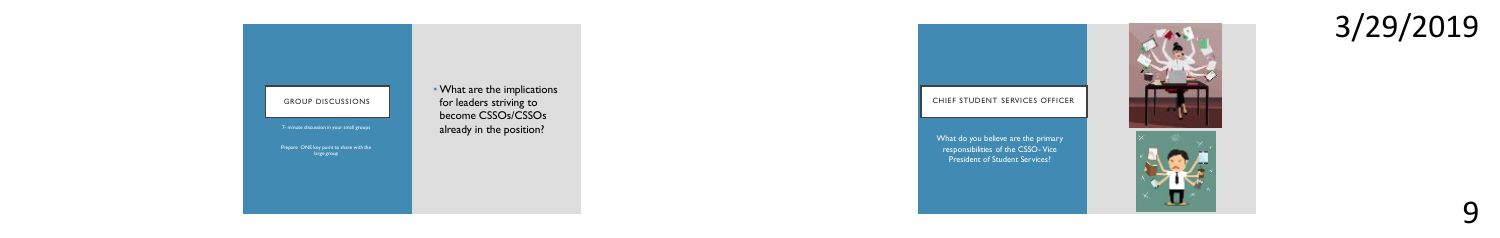| CSSO NAVIGATION-YES, "ALL THE THINGS" |                                |
|---------------------------------------|--------------------------------|
| Funding                               | Institutional Equity<br>Hiring |
| Students                              |                                |
| Faculty                               | <b>Facilities</b>              |
| Unions                                | Personnel                      |
| Initiatives                           | Crisis Management              |
| Politics                              | Title IX                       |

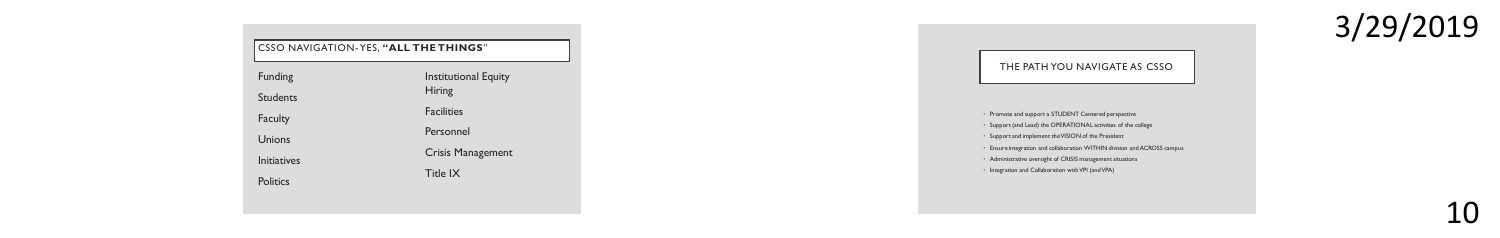## INTEGRATION & LEADERSHIP BY EXAMPLE

The Intersection of Instruction/Student Services/ Administrative Affairs/Business Affairs Walking the Walk (No Longer just Student Services)

LIFE AS THE CSSO 10,000ft vs. 30,000ft views Institutional Planner What the Work Looks Like New & Emerging Needs of Leadership Why Would Anyone Want to be a CSSO?

3/29/2019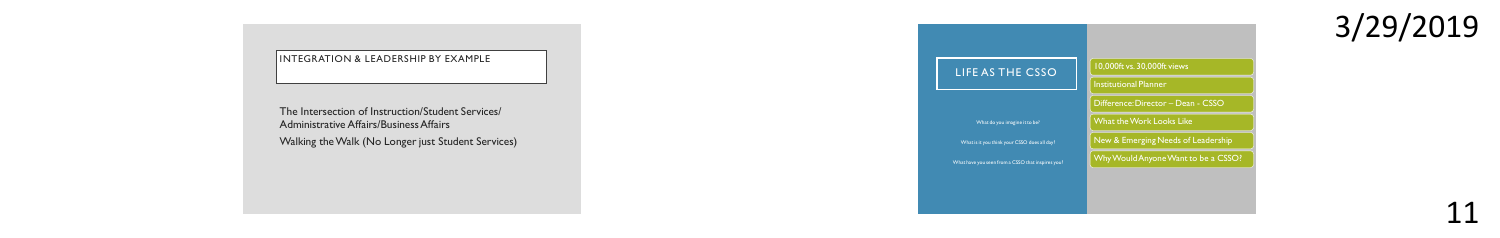

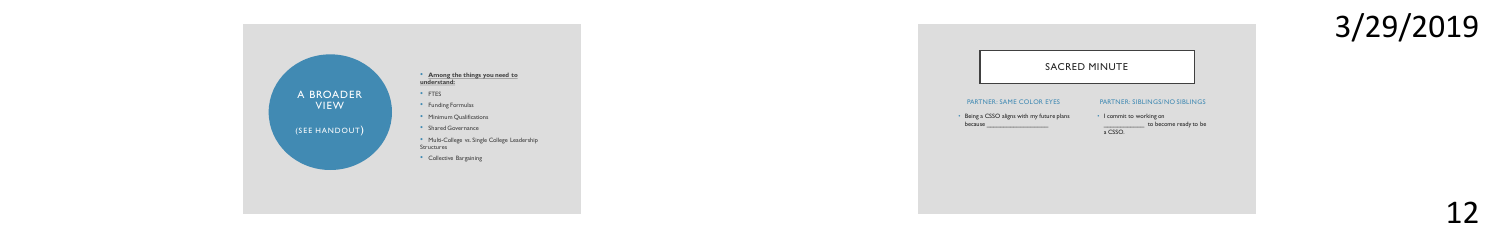

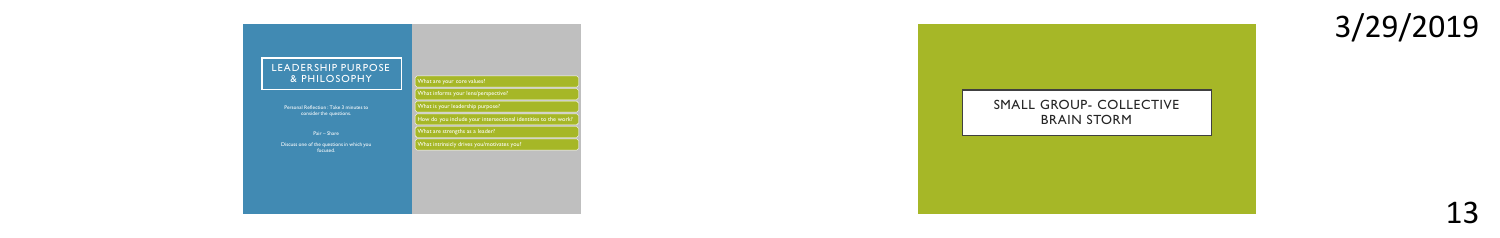

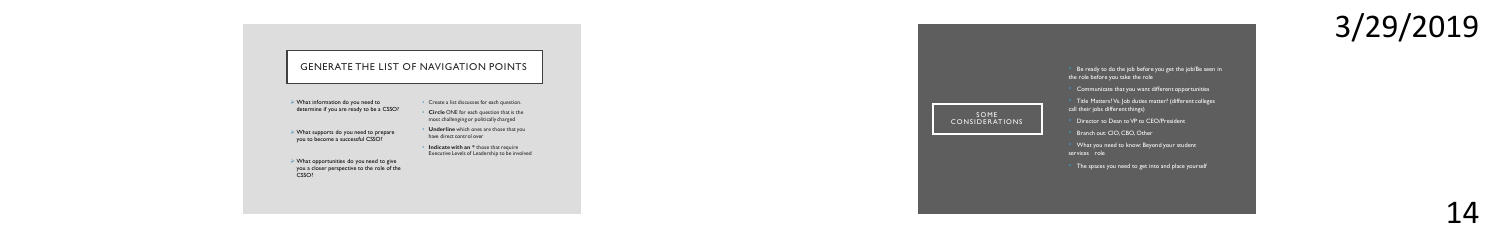➢ What information do you need to determine if you are ready to be a CSSO?

➢ What supports do you need to prepare you to become a successful CSSO?

➢ What opportunities do you need to give you a closer perspective to the role of the CSSO?



3/29/2019